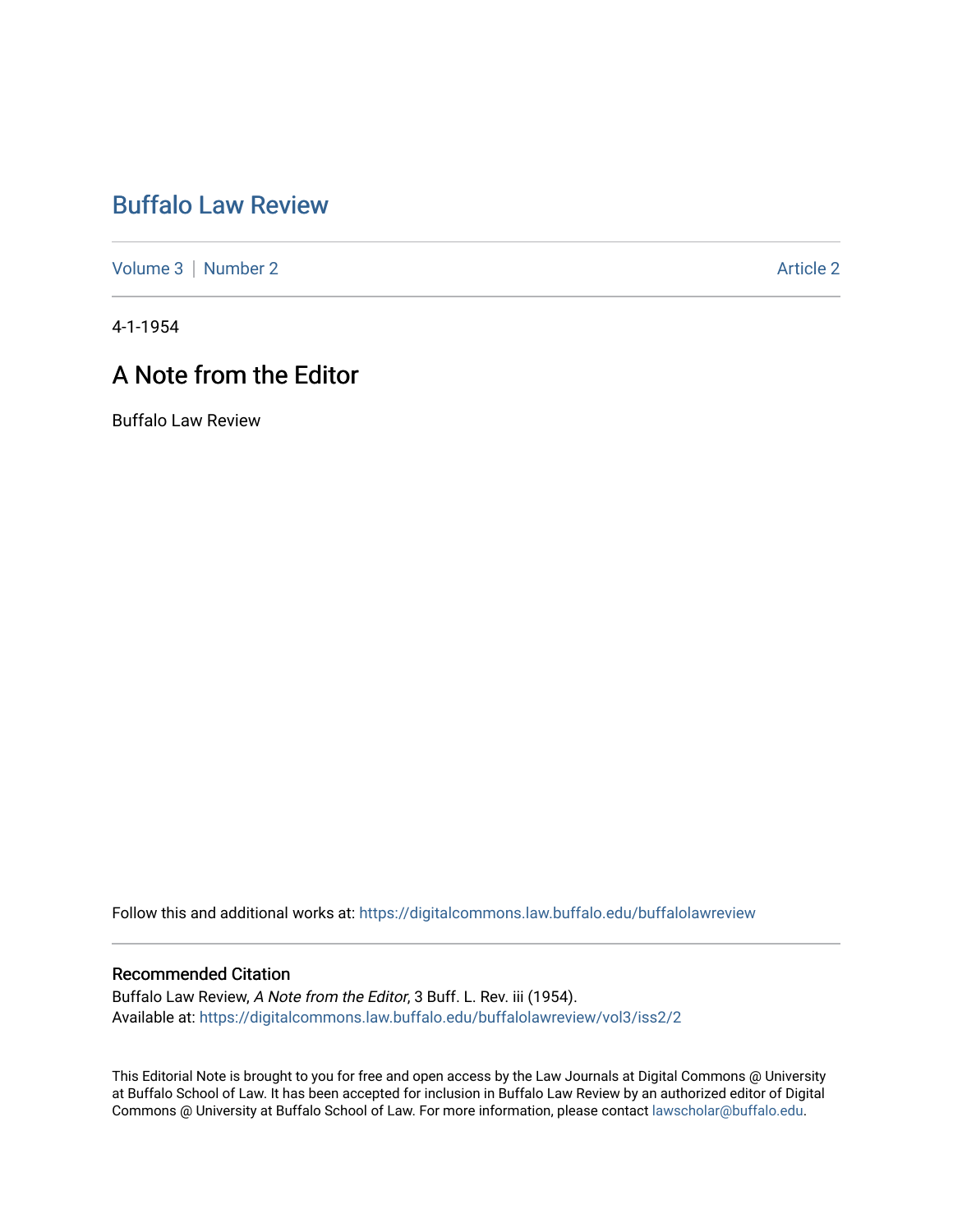#### **A NOTE FROM THE EDITOR**

With this issue volume three takes its place on the library shelf, and another Board of Editors takes its place in the "Rogues Gallery" of photographs on the office wall. Our short period of tenure is concluded at a time when we are performing our jobs with the assurance born only of experience. Our consolation is the fact that we leave the Review in capable hands.

Reflection is always in order at the completion of a project. We have noted a change in attitude, for as candidates our thoughts were more "What will the REVIEW do for me?" now they come closer to "What have I done for the REVIEW?". Each session of the editors thrashing out the noteworthiness of a recent decision or disecting the energetic and often voluminous first draft of a candidate has served to broaden our background and comprehension of the law. It has likewise sharpened our appreciation of 'accuracy,, for the sharp criticism of our associates has forced the retraction of loose and misleading expression. The criticism, we admit, is often devastating but it has always served to correct and improve rather than to digress into the meaningless realm of pedantry. We shall never be able to give an adequate *quid pro qou* for the experience we have gained.

**A** combined index to volumes two and three is included in this issue. We are sorry for any inconvenience this system has caused our readers. The policy of a combined index was felt to be a helpful one to avoid the mere repetition of a table of contents. However, in the interest of those who bind each volume individually there will be no more combined indices in the future.

In *Matter of Evans v. Monaghan*, 25 LAW REP. NEWS No. 25, 2 *(N.* Y. March 4, 1954), *affirming,* 282 App. Div. 382, 123 N. Y. S. 2d 662 (1st Dep't 1953), noted, 3 BPLo. L. REv. 143, the New York Court of Appeals confirmed that the refusal of a bookie to testify at a police commissioner's hearing constituted new evidence at the second trial after a finding that the strict rules of *res judicata* were inadmissible. The note concluded that such a decision was consistent with the public policy involved.

Federal taxation has long escaped the confines of its own subject matter to permeate the other substantive bodies of law. The area of marital relations is no exception, and any lawyer confronted with an action for divorce, annulment or separation must consider the tax consequences of the alimony payments that may be forthcoming. These consequences dictate certain courses of action to secure the maximum benefit for a client. The REVIEW is most fortunate to have Mr. Paul D. Lagomarcino *'s* article which examines the area in the perspective of the Internal Revenue Code. Mr. Lagomarcino is a graduate of George Washington University